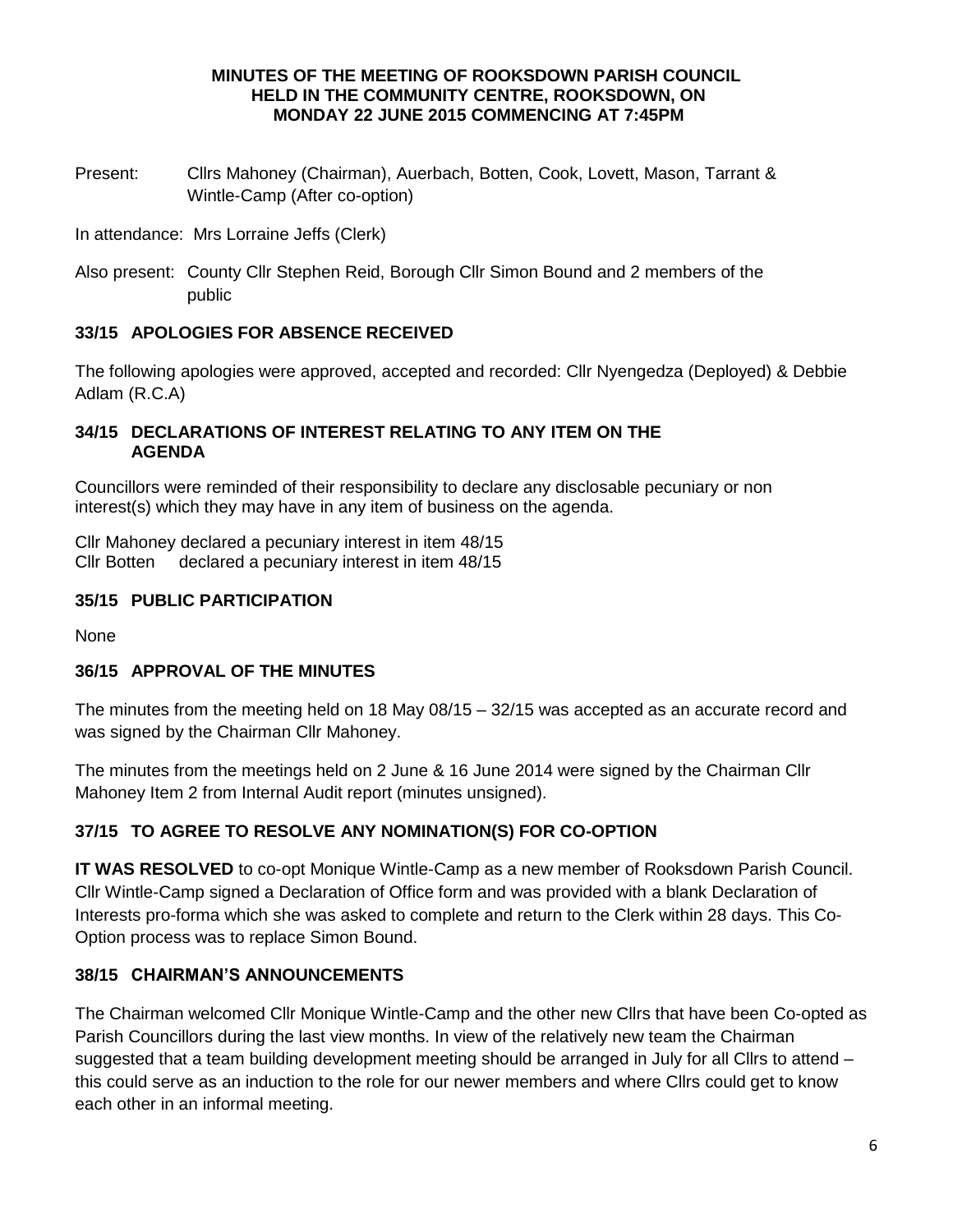## **Lighting**

Lighting continues to be one of the Chairman's main priorities … main wins … Canadian Way and Peggs Way have now been fixed. 45 lights … down to 7 not working (including 2 which have been brought to his attention down Downside Close). Regular updates from TW – likely to drag on til mid August before fixed.

We also have an issue with lights behind Costa (never working since installation) – which TW are currently investigating and will provide an update in the next TW / HCA / RPC liaison meeting in July.

## **Speed limit – 20 mile an hour zone**

The Chairman highlighted that the 20 mile hour speed zone has been introduced however was not quite sure that residents / visitors / hospital staff / hospital visitors are abiding by the zone limit. There is strong support for the Parish Council to organise the purchase a Speed indicator devise (SID) or a speed gun with volunteers from the residents taking part and recording the speed limit of motorists. This information will then be passed to the police. This will form an agenda item at the next PC meeting.

## **Anti – Social Behaviour**

The Chairman spoke about recent incidents of Anti-social behaviour, Fires and more damage to the Pavilions. The Chairman would encourage all residents who witness issues of ASB by young people to challenge them on this (where it is safe for them to do so) and ask them to stop. We have the summer months ahead of us ... Residents are encouraged to report any issues of anti-social behaviour to 101 for the Policing and Community Safety teams to address.

## **Liaison meeting with TW / HCA**

The Chairman sent Councillors the actual minutes of the meeting that was held with TW / HCA at very short notice in May for reference. The Chairman will continue to send out the minutes for all councillors to be aware of the content of the meetings. Cllrs are encouraged to attend future TW/HCA/RPC liaison meetings where possible. The minutes contain updates on The Avenue, Road adoptions. West & East side of Core Area, green spaces - particularly down Harness Court, the Taylor Wimpey compound (close to Trumpet Junction)

## **Street Furniture**

The street furniture programme is sat with B&DBC who are scoping out what we need along with the actual procurement of the furniture. Meeting planned before the end of June to see the plans. We need to agree the latest agreement from the council this evening. There is an agenda item in this meeting about the Street Furniture..

## **Summer Fair & Community Picnic**

The Chairman asked for support from the Cllrs at both the Summer Fair and Community Picnic (both in July)

## **39/15 URGENT MATTERS**

None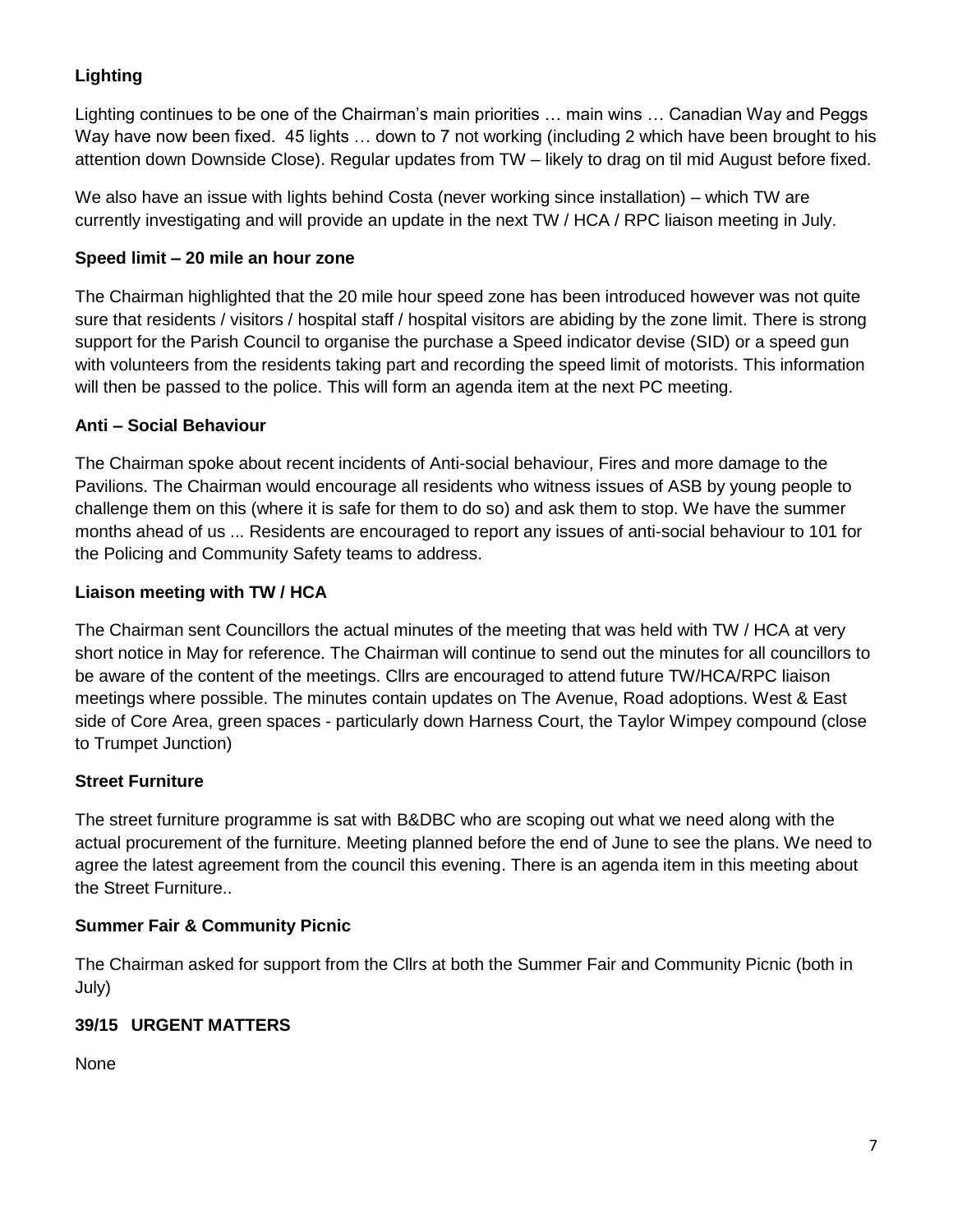### **40/15 CLERK'S REPORT**

The Clerk announced that payment transactions had been made for the first time using the Lloyds Online Business Banking system. The Clerk confirmed that this method was more effective and less time consuming than using the Cheque book.

The Clerk also informed the Council that from this month, the new system for Councillors reviewing the payment documentation prior to authorising payments, will be that two councillors will be presented with a folder containing the relevant documentation which they take away and review prior to authorising payments online.

The Clerk informed the Council when claiming for (re: expenses) a VAT receipt should be requested and this will be issued if applicable by the retailer. The Parish Council can then claim the amount back at the end of the year.

Debbie Adlam's email was read out to the Council requesting support from the councillors on the 5<sup>th</sup> July at the summer Fair.

The Clerk handed the Chairman an email received from a resident which the Chairman felt he should inform the rest of the council of and read out during the meeting. The Chairman said he would write back to the resident with an update of the Parish Council's position in this matter.

## **41/15 REPORTS RECEIVED**

### **REPORTS RECEIVED**

| District Councillor Stephen Reid - Report attached as (Appendix 1) |  |
|--------------------------------------------------------------------|--|
| Borough Councillor Simon Bound - Report attached as (Appendix 2)   |  |
| CSPO Martin Lee & David White - Report attached as (Appendix 3)    |  |

### **42/15 TO PROPOSE AND AGREE TO RATIFY THE DECISION TO ADD ADDITIONAL SUB-COMMITTEES AND NOMINATE COUNCILLORS TO BE PART OF THEM**

It was agreed to add and appoint the councillors to the respective committee's as follows:

| Communication:       | Cllr Wintle-Camp (Chair), Mahoney & Botten  |
|----------------------|---------------------------------------------|
| Open Space:          | Cllr Tarrant (Chair), Wintle-Camp & Mahoney |
| Traffic & Transport: | Cllr Auerbach (Chair), Mahoney & Cook       |

## **43/15 TO APPROVE THE LATEST LIF STREET FURNITURE AGREEMENT**

It was agreed to approve the updated LIF agreement for the Rooksdown street furniture which will replace the previous LIF draft. This motion was proposed by Cllr Mahoney, Seconded by Cllr Lovett and unanimously agreed by the rest of the council.

## **44/15 TO APPROVE THE JOB DESCRIPTION AND CONTRACT FOR THE LENGHTMAN'S ROLE AND DISCUSS & AGREE WHERE THE PARISH COUNCIL WILL ADVERTISE AND DO THEIR TENDERING FOR THIS POSITION**

Cllr Tarrant presented an advertisement to the Cllr which included the job role. It was agreed to change the name from Lenghtsman to Handyman and although some amendments will be made to the draft advert, it was agreed in principle to accept the advert and advertise on the Parish website, Parish notice boards & the Basingstoke Gazette. (Appendix 6)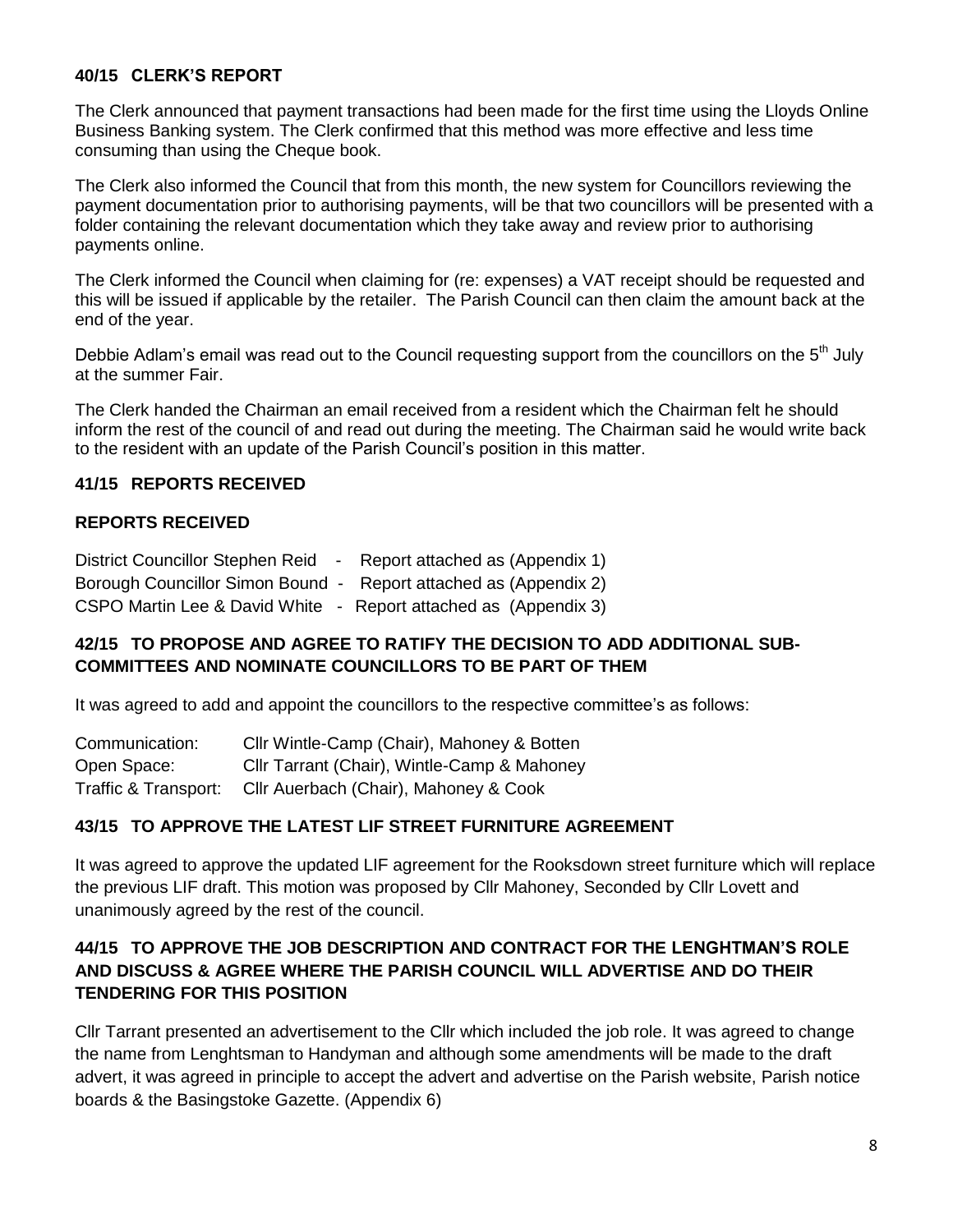## **45/15 TO DISCUSS & AGREE WHICH COUNCILLORS CAN ATTEND THE ROOKSDOWN SUMMER FAIR AND REPRESENT RPC ON THE STAND AND REVIEW & CONSIDER WHAT PREPARATION IS REQUIRED AHEAD OF THE DAY**

All of the councillors confirmed that they would be present on the day to help for either the whole day or part of it. Future preparations are to get the posters ready for the stall and ensure the members invited have confirmed and have the relevant information.

## **PLANNING & DEVELOPMENT**

**46/15** Planning Applications:

| Reference: | 15/000982/RET |                                                                                                                                                                                                                                                                                                                                                                                                                                                                                                                    |
|------------|---------------|--------------------------------------------------------------------------------------------------------------------------------------------------------------------------------------------------------------------------------------------------------------------------------------------------------------------------------------------------------------------------------------------------------------------------------------------------------------------------------------------------------------------|
|            | Location:     | North Hampshire Hospital Aldermaston Road G24 9LZ                                                                                                                                                                                                                                                                                                                                                                                                                                                                  |
|            | Proposal:     | Retention of temporary modular building for part clinical, part<br>office space use with 14 no air conditioning units for five year<br>period                                                                                                                                                                                                                                                                                                                                                                      |
|            | Date:         | (Extension granted until 6 July)                                                                                                                                                                                                                                                                                                                                                                                                                                                                                   |
|            | Comments:     | Rooksdown Parish Council objects to the proposed plans based<br>on the length of time the temporary accommodation will be used.<br>Rooksdown Parish Council believes once renovation work is<br>complete, these temporary buildings will be used to house<br>additional staff but additional parking to accommodate this have<br>not been provided. There is already a parking issue within the<br>Rooksdown estate caused by hospital staff and visitors and these<br>additional buildings will add to the issue. |

### **FINANCIAL MATTERS**

## **47/15 TO DISCUSS & AGREE ANY AMENDMENTS TO ITEM NUMBER 6.13 & 6.15 OF FINANCIAL REGULATION AND RESOLVE TO ADOPT THE DOCUMENT**

**IT WAS RESOLVED** to accept the changes made to item numbers 6.13 & 6.15 of the Financial Regulations and to record and adopt the document at this meeting.

## **48/15 FINANCIAL REPORTS (Documents A1, A2 & A3) 2015/2016**

A financial report & Bank Reconciliation at 22 June showed a balance of £56,052.69 in the 30 notice account and £6,301.98 in the Treasurers' Account. This was noted by the chairman Cllr Mahoney and approved by the council. Documents A1 & A2 **hard copy** attached (Appendix 4)

## **49/15 TO NOTE THE QUARTERLY FINANCE REPORT**

Q1 was received and noted by the council. The Clerk announced that she had added an additional column for "Office Accommodation" which is a new item that the Parish Council is being billed for each month. Therefore this was not taken into account when the forecasting was done for the new budget so £400.00 has been taken from reserves which now totals at £43,100.00. Attached (Appendix 5)

## **To pass a resolution in accordance with the Public Bodies (Admission to meetings) Act 1960 to exclude the public and press**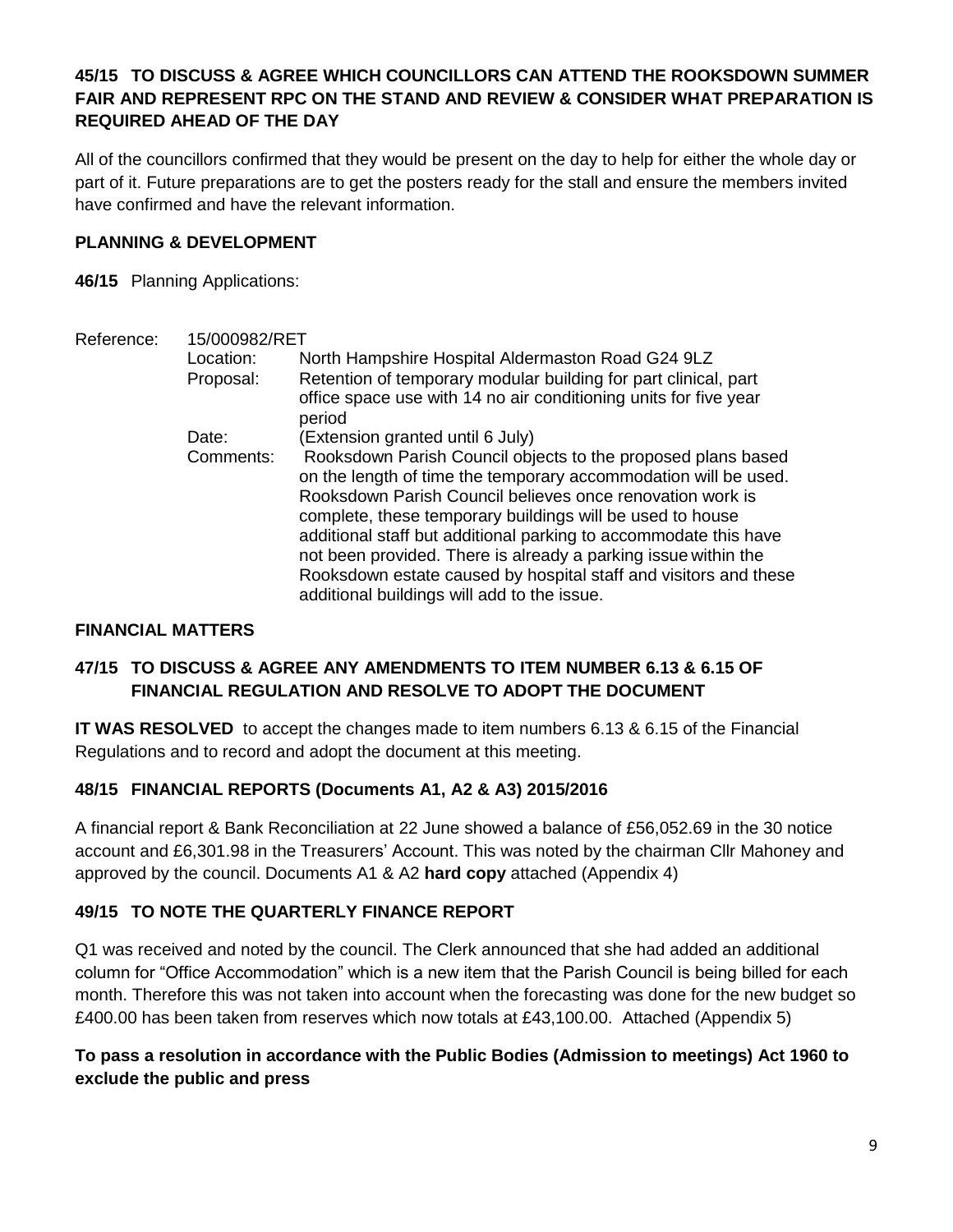## **50/15 TO REVIEW & DISCUSS THE CONTRACT OF THE PARISH CLERK TO AMEND THE TITLE SO IT INCLUDES RESPONSIBLE FINANCIAL OFFICER IN ADDITION TO CLERK AS PER THE INTERNAL AUDIT (REPORT ITEM 3)**

This was a closed meeting to public and press and the information discussed during this item is confidential and record separately. A discussion was held by Cllrs and decisions unanimously made across all points.

| <b>DATE OF</b><br><b>DATA</b><br><b>ENTRY</b> | <b>PAYEE</b>   | <b>SERVICE</b>                                  | <b>BANK REFERENCE</b>     | <b>AMOUNT</b> |
|-----------------------------------------------|----------------|-------------------------------------------------|---------------------------|---------------|
| 22 June                                       | Lorraine Jeffs | Salary + Expenses                               | June Salary               | £718.15       |
| 22 June                                       | Paul Mahoney   | Expenses (relating to Summer Fair)              | <b>Expenses</b>           | £47.44        |
| 22 June                                       | Prontaprint    | Newsletter                                      | $1745 - 16066$            | £345.00       |
| 22 June                                       | R.C.A          | Grant                                           | Invoice $1 - R.P.C$ Grant | £2,106.00     |
| 22 June                                       | R.C.A          | Grant                                           | Invoice $2 - R.P.C$ Grant | £939.00       |
| 22 June                                       | R.C.A          | Room Hire, Telephone line &<br><b>Broadband</b> | Invoice 2015 - 503        | £84.00        |
| 22 June                                       | R.P.C          | Pension contribution June                       | K9880                     | £142.11       |
| 22 June                                       | <b>WHUK</b>    | Web hosting                                     | $R.P.C - 166436$          | £19.98        |
| 22 June                                       | R.P.C          | Room Hire, Telephone Line &<br><b>Broadband</b> | R.P.C 2015 - 499          | £183.00       |
| 22 June                                       | <b>HMRC</b>    | June's contribution                             | 581PH002332091602         | £3.41         |
| 22 June                                       | <b>HALC</b>    | Minute Taking Course (Parish Clerk)             | 12350                     | £42.00        |
|                                               |                | <b>TOTAL:</b>                                   |                           | £4,680.09     |

The following Online Business Banking payments are for approval at the **22 JUNE** RPC meeting:

## **DATE & VENUE OF THE NEXT MEETING**

The next Rooksdown Parish Council meeting will be held on 20 July 2015 at the Community Centre.

**There being no further business the meeting adjourned at 11.20pm**

Signed..................................................... Date...................................................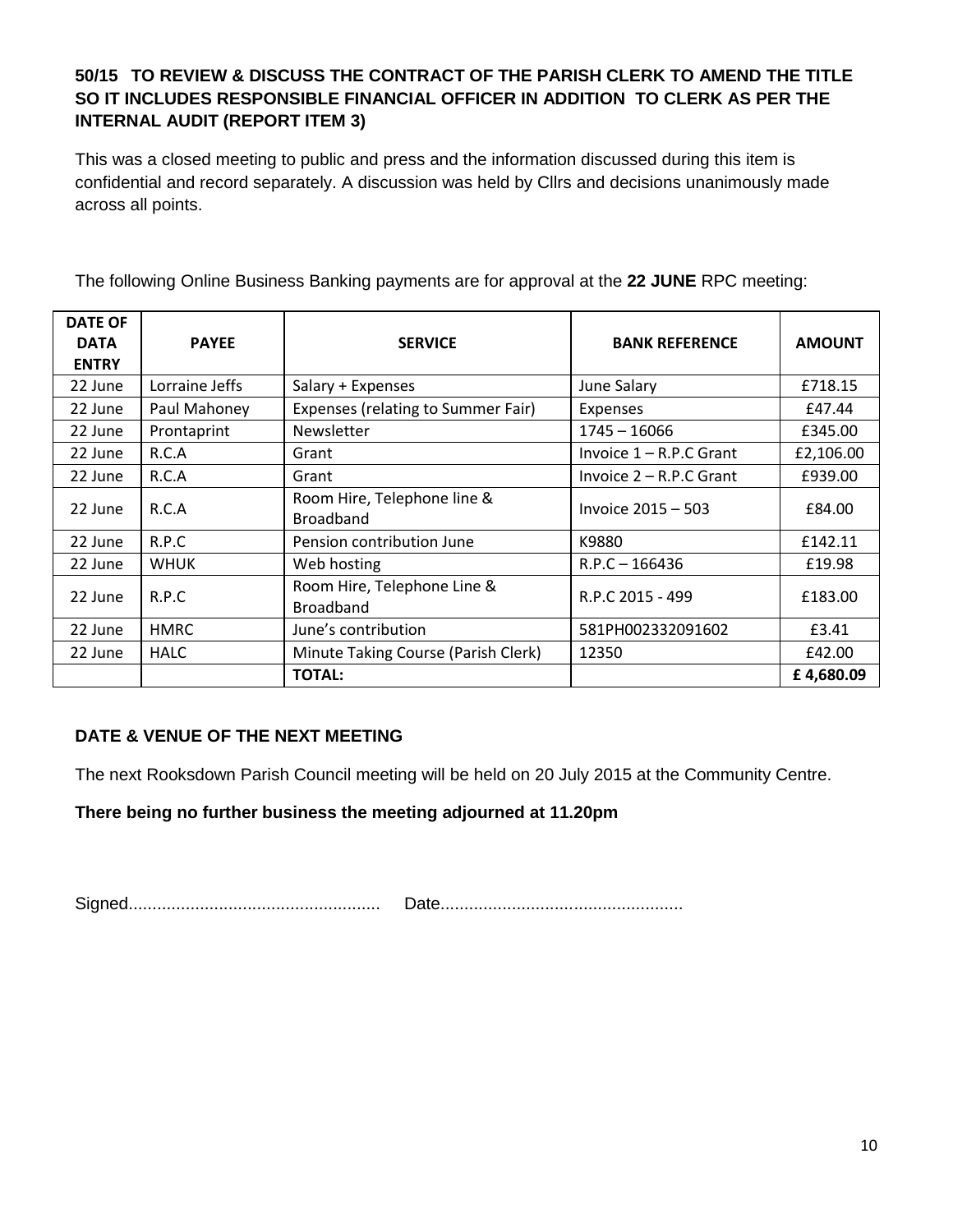## **APPENDIX 1 Report from Stephen Reid for Rooksdown Parish Council June 2015**

#### **Traffic calming / Lodge Junction / The Avenue**

We are reaching the end of the long repair to the Avenue, with the final surfacing work.

The Borough Council has agreed the land transfer needed to facilitate the Lodge Junction improvements. I am looking forward to receiving a start date for this next stage of the anti-rat-running strategy.

#### **Aldermaston Road Triangle**

The Borough Council has selected Bovis as its development partner. The new approach appears to be more focussed on houses that the flats-only plans that were rejected last time round. There is a public exhibition in the community centre (thanks to Simon who insisted on it being relocated) on Tuesday 30<sup>th</sup> June, 1400hrs to 2000hrs.

#### **Rooksdown School**

Building works continues, albeit a little behind schedule because of problems with the solar panels. For the second month in a row I can report no further contacts regarding the admissions problem, where about 12 families were told 'yes' and then 'no'. I think this issue is therefore resolved.

The school will open in September with the following facilities in place:

- The Year R classroom, its entrances and exits
- Toilet facilities
- External play space
- ICT facilities

There will be a safe and secure line of segregation between the contractor, who will be carrying out final cosmetic snagging, and the school.

The down side will be that school assemblies for the 30 pupils will not be possible until end-September and school meals will have to be eaten in the classroom.

#### **Road Adoptions**

I note that, under pressure from the Parish Council, there seems to be a concerted effort on the part of the developers to complete the works necessary to allow adoptions to proceed.

We are still in the hands of the developers regarding completion of outstanding works and this has a direct impact on the introduction of the 20 mph speed limit. The order for the slower limit has been made but the works need to be done first.

#### **Superfast Broadband**

A placeholder: I reiterate what BT told me in February: the upgrade will take place 'within a year'. I understand that moves are afoot across the A340, in Somerville Gardens, to get fast broadband there as well.

#### **Build quality**

In my casework I am picking up a lot of comments about build quality on homes in the Rooksdown area. I would be interested in receiving evidence of issues that might, at the moment, be 'bubbling under'. I am coming to the conclusion that a change is needed in the regulation of the industry.

#### **Councillor Grants**

Richard Lee has submitted an application to me for new tables for the Youth Club. I have approved it.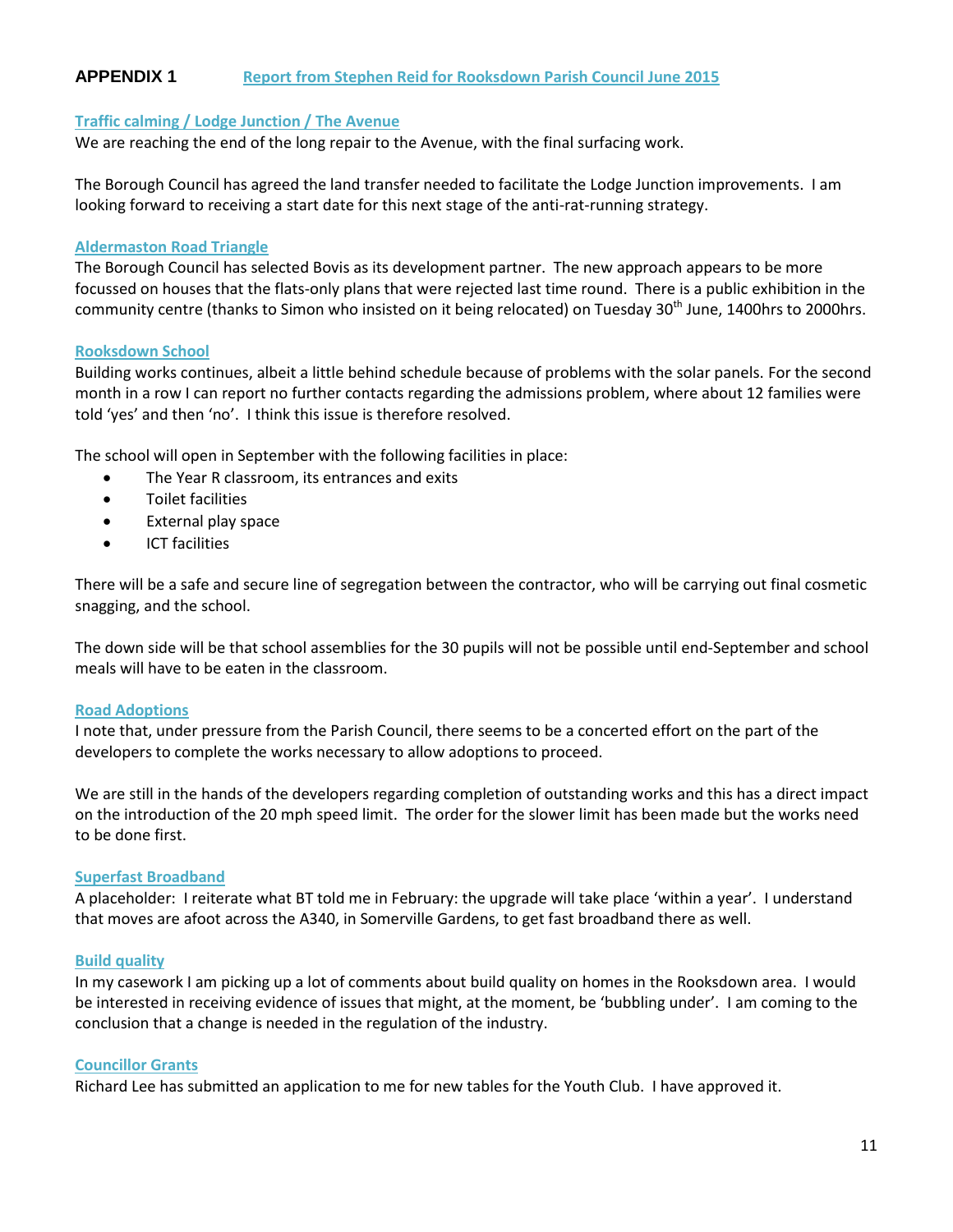### **County Council Divisions**

The Boundaries Commission has initiated a review of Hampshire County Council's Divisions, as some of them are now unduly large. The County has decided not to increase the number of Members, staying at 78.

The emerging proposals show Basingstoke North West virtually unchanged: a tidying up of the Buckskin-area boundaries is envisaged.

Stephen Reid, June 2015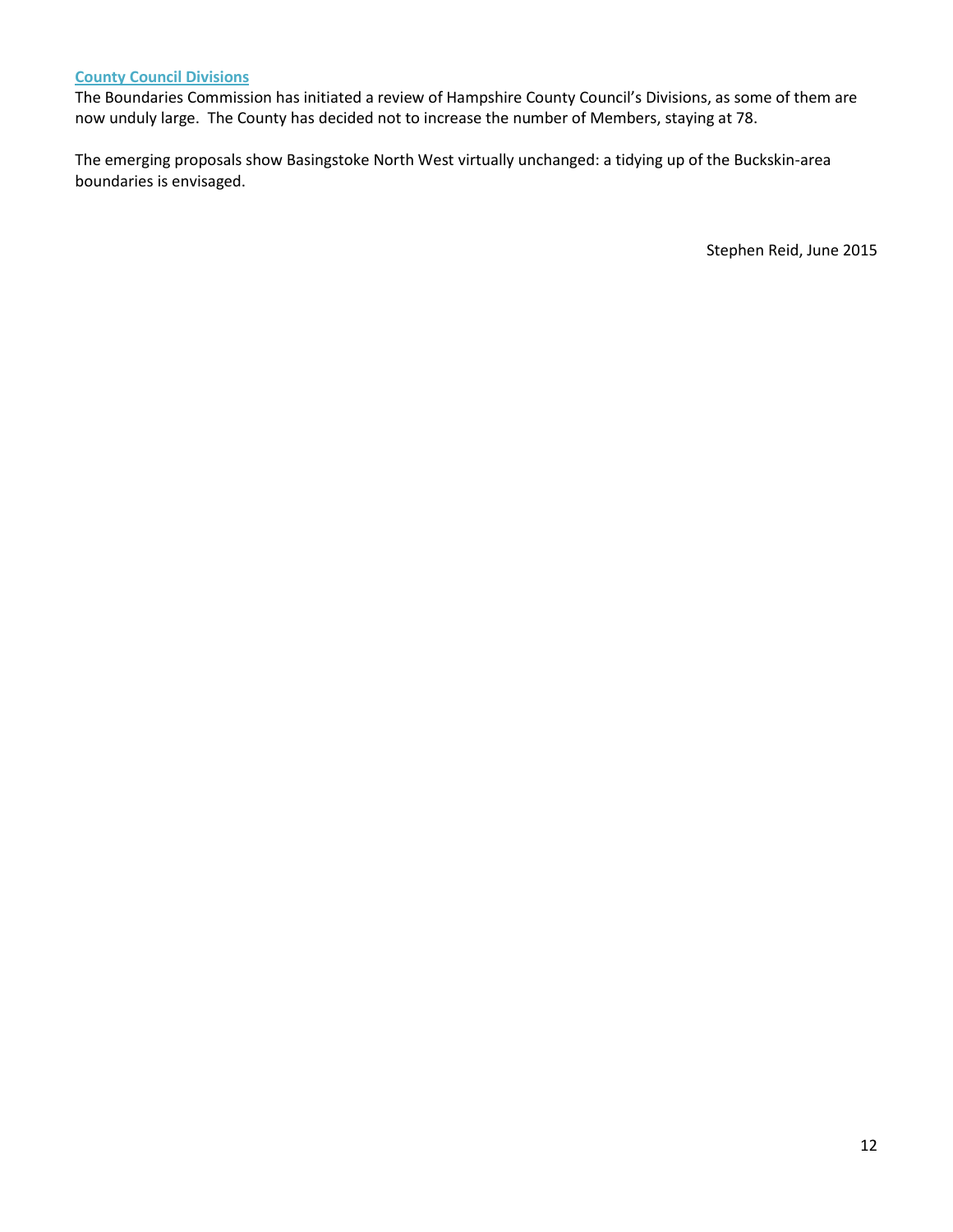### **APPENDIX 2**

# **Update to Rooksdown Parish Council – 22nd June 2015**

### **Update from Borough Councillor Simon bound**

### **LIF applications**

WISPS pre-school have withdrawn their application.

Final submissions have been completed for review by the portfolio holder at BDBC.

A members' advisory panel (MAP) has been set up to review the way the Local Infrastructure Fund is working. I am a member of this MAP.

The MAP could make a recommendation to change how the scheme works. I believe it is therefore important to progress potential bids that could be supported by the RPC; access improvements to the Spinney, "Rooksdown Trail" etc.

### **Section 106 monies**

I have now obtained a summary of developers' contributions, received, spent and anticipated in the future by BDBC. With the interaction between S106 and LIF I would suggest the time is right for the RPC and RCA to conduct an exercise to map out the future needs for the area and identify monies available. Once this "masterplan" has been created it can then be shared with the borough to bring some focus and clarity for everyone on what we are aiming to achieve.

## **Open spaces master plan**

Path and tree planting has been completed. The plan of play equipment has been shared and we are now awaiting installation. This is still scheduled to be towards the end of July / beginning of August.

I am working with the open spaces maintenance team to get the new grass cutting regime instigated (not leaving half the park with long grass).

## **The Avenue works**

After discussions with Taylor Wimpey and the Chair of RPC the work to complete the road improvements is still progressing, if slightly delayed. Congestion at Rooksdown Avenue appears to have been mainly resolved since the reopening of the The Avenue.

Temporary road closures are expected over the next few weeks to complete the final wearing course for the road.

## **The Lodge Junction**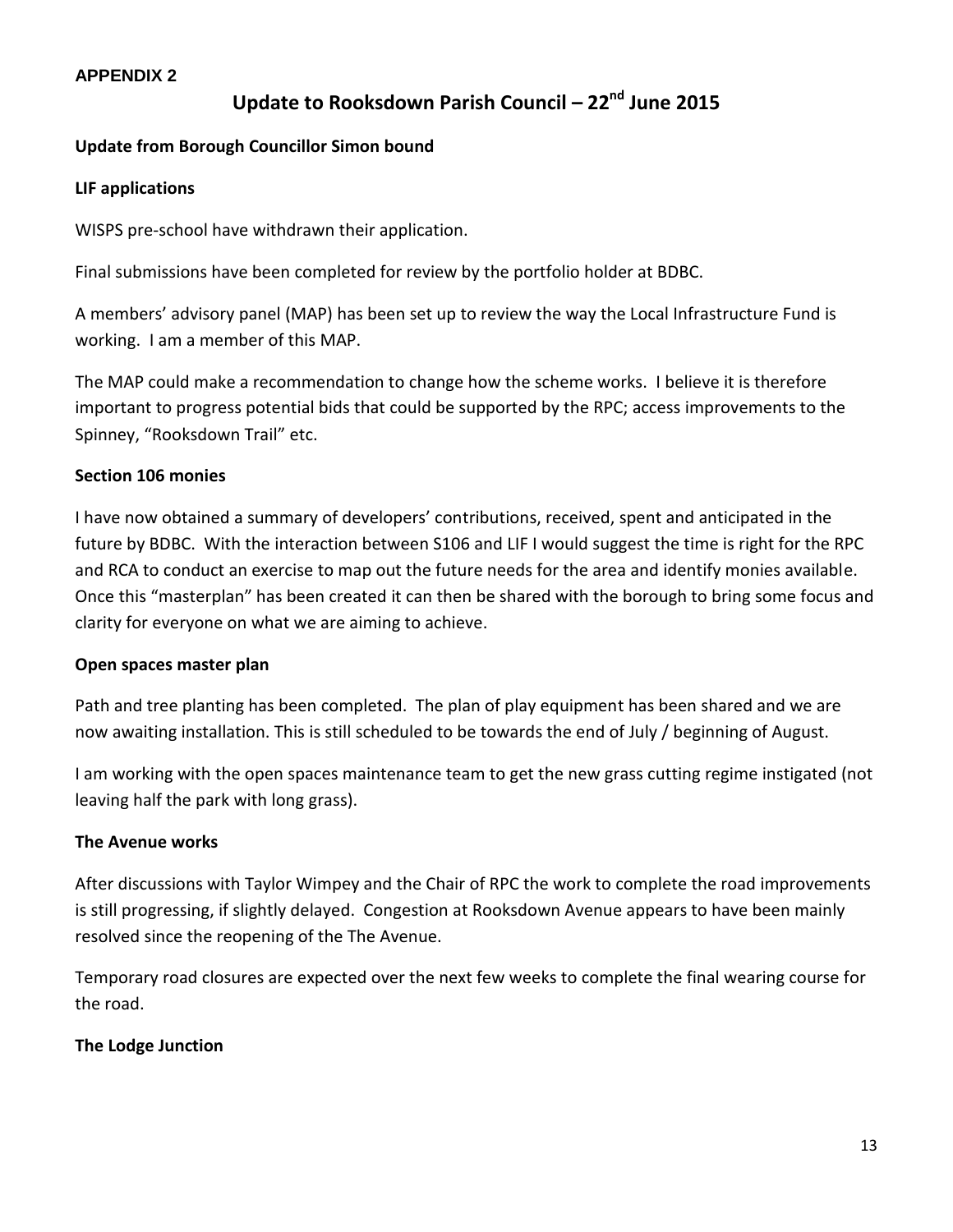After attending the pre-contract meeting with HCC regarding the demolition of The Lodge it is good to see the works have been carried out ahead of schedule, with no asbestos being found in the building. This should mean all preparation work has now been carried for the improvement of road junction.

## **A339 Roman Road Roundabout**

I still haven't had a response from HCC Highways after forwarding on a resident's suggestion that cutting back the vegetation should be investigated. It has been suggested that this temporary measure may go a small way to make the roundabout safer until more major work can be carried out to improve the junction.

I have had discussion with David Wilson Homes regarding the communities concerns around the timing for future improvement of this junction. The outcome being that DWH believe they will be making a significant contribution, via S106, to the cost of improvement. With no indication as to whether a total cost for any complete scheme has been calculated and therefore programme of work scoped and any additional funding secured it is still difficult to any clear line of site on what or when any work might be carried out.

## **David Wilson Homes**

After the experiences that many residents have had regarding property build quality I have asked DWH to look at how we can work closely with them through all of the build stages to ensure any identified problems are dealt with and ideally avoided. The avoidance of build quality issues is something I know Cllr Reid is working on.

## **Aldermaston Triangle**

BDBC have exchanged contracts with Bovis Homes on this piece of land. Completion of any deal with go ahead once planning has been granted for the development.

A meeting will be happening in the near future, with the developers and Cllrs Bound & Reid and the RPC ,to understand the proposals but the outline I believe is; 103 total units, 75 one and two bedroom houses and 28 flats.

## **GP Surgery**

I am currently working with Maria Miller MP to establish what is happening regarding the development of the permanent GP Surgery. We are hoping to get some firm news after a meeting of NHS Property Services in the next few weeks.

## **The Old Hall**

I am currently waiting to receive a work programme for the start of this development.

## **BDBC Planning Department**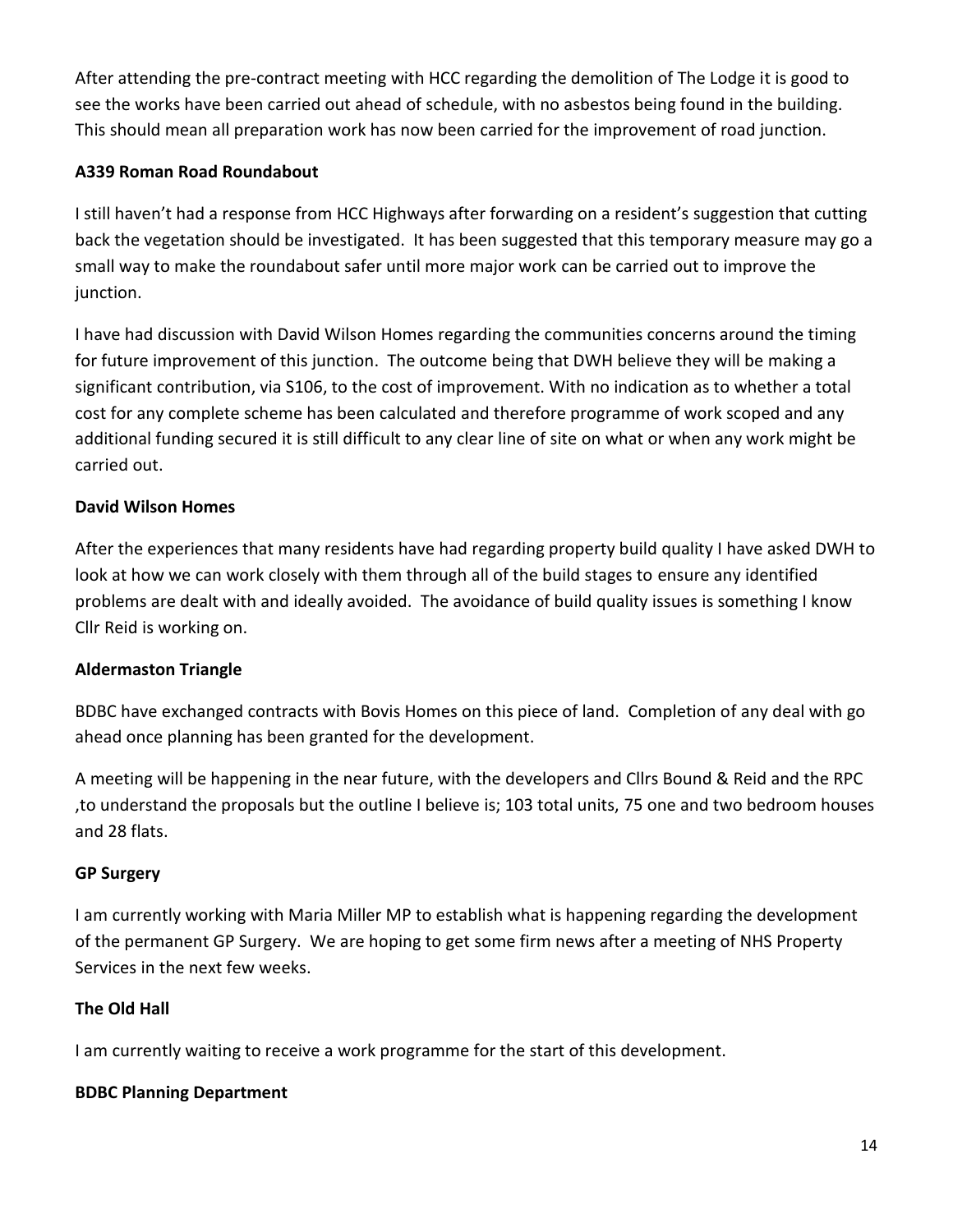I am still awaiting a response from the planning department regarding both the timings for the Pavillions application and the date when the listed building consent was given for the Barn.

## **Community Picnic 18th July**

I look forward to attending the first community picnic since the jubilee celebrations.

**Minor crime** - Community Facebook groups remain a good way of alerting people to incidents or raising awareness but it is accepted that coverage is not complete. Our PCSO and Police team continue to patrol the area and offer support for community prevention.

I am trying to encourage the CSPO team to include Rooksdown in their next initiative to tackle litter and dog fouling. This is proving difficult as Rooksdown appears to have a relatively low incidence of reporting these events. These can both be done through the BDBC contact centre on 01256 844844. It appears that BDBC are recruiting over the next few weeks for a full time litter picker for Rooksdown.

## *Report it*

*Residents are reminded that in adopted areas of Rooksdown they can report incidents of overgrown shrubbery on paths, full public bins, fly-tipping etc. to the borough council:*

*by e-mail via customer.service@basingstoke.gov.uk*

*by phone on 01256 844844 on [www.basingstoke.gov.uk/reportit](http://www.basingstoke.gov.uk/reportit)*

*Where residents are members of local management companies they need first contact their managing agent. Or use the Parish Council website rooksdownonline.org* 

*For Police and other services call 101 or in an emergency 999*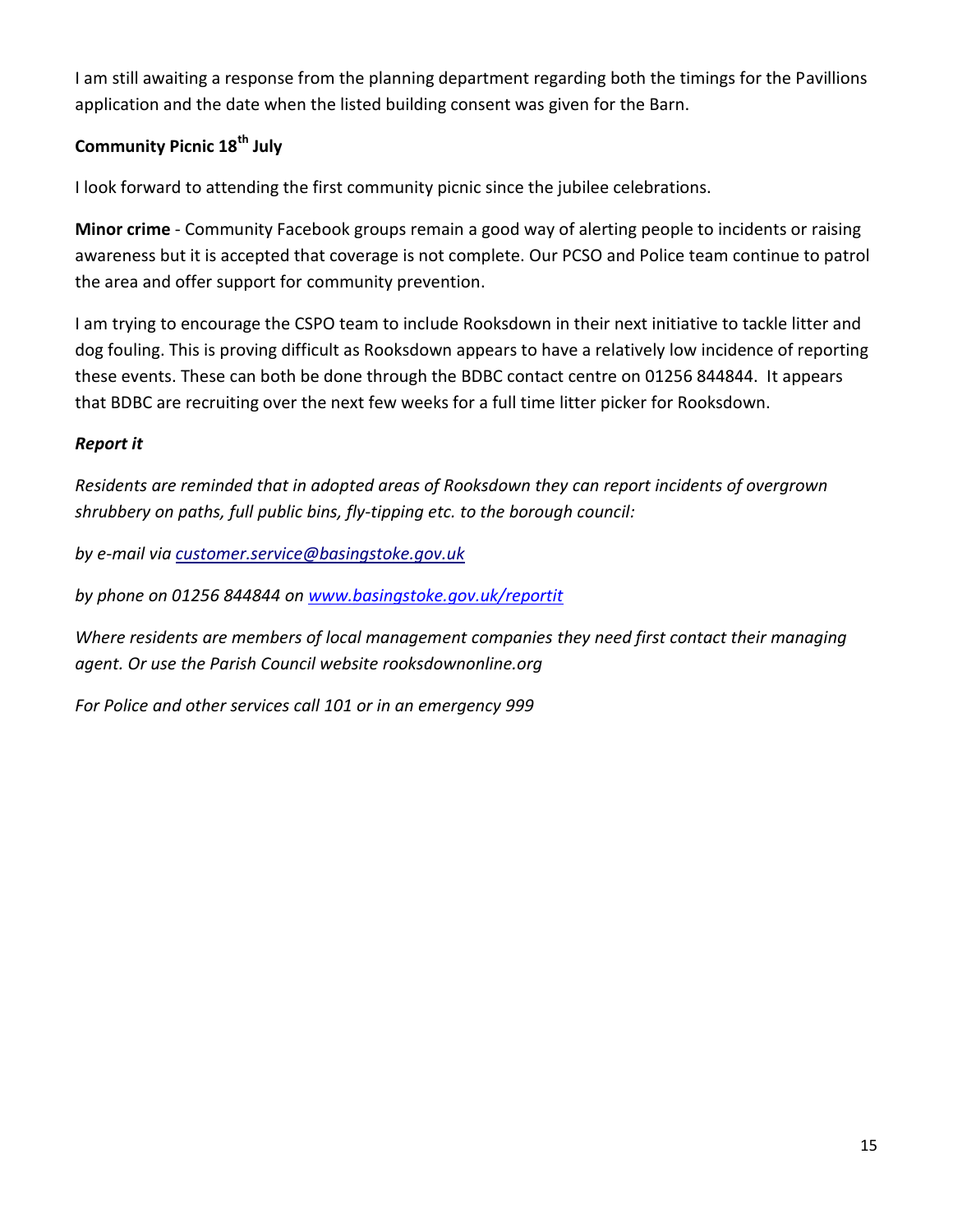## **APPENDIX 3 Community Safety Patrol Team- update for Rooksdown Parish Council**

# **JUNE 2015**

*As a Community Safety Patrol Officer (CSPO) we identify and tackle local issues, reduce crime, prevent antisocial behavior and deal with environmental crimes, to make residents feel safer and happier about their neighborhood. we work in close partnership with other agencies such as the Police, housing associations, fire service etc as well as local community groups.* 

*we work on a shift pattern basis between 10am-9pm (Mon-Thurs), 1pm-midnight (Fri & Sat) and midday-9pm (Sundays)*

## **General**

Our current CSPO Campaign is dealing with cigarette litter across the borough. Focusing on the town centre. The campaign has centred around the below message – Please feel free to share this where



appropriate.

NHW Update: A new NHW coordinator is now in place in Canadian way and we are assisting in contacting residents to re-launch the scheme.

## Incidents of note

- We have received reports of youth nuisance increase in the area Through the help of the Community Centre and Rooksdown Youth Club we have been able to speak to some of the offenders who have been advised of the Anti-Social Behaviour Warning and Acceptable Behaviour Contracts that are available to us at Basingstoke & Deane Borough Council – Thank you to everyone's help in identifying this individuals.
- We have received reports of an increase of litter on the fields adjacent to the Community Centre Are next campaign is to target litter and ASB in parks and it is likely that the area will play a prominent part in this.

Regards,

CSPO David Mason (073) & CSPO Martin Lee (077)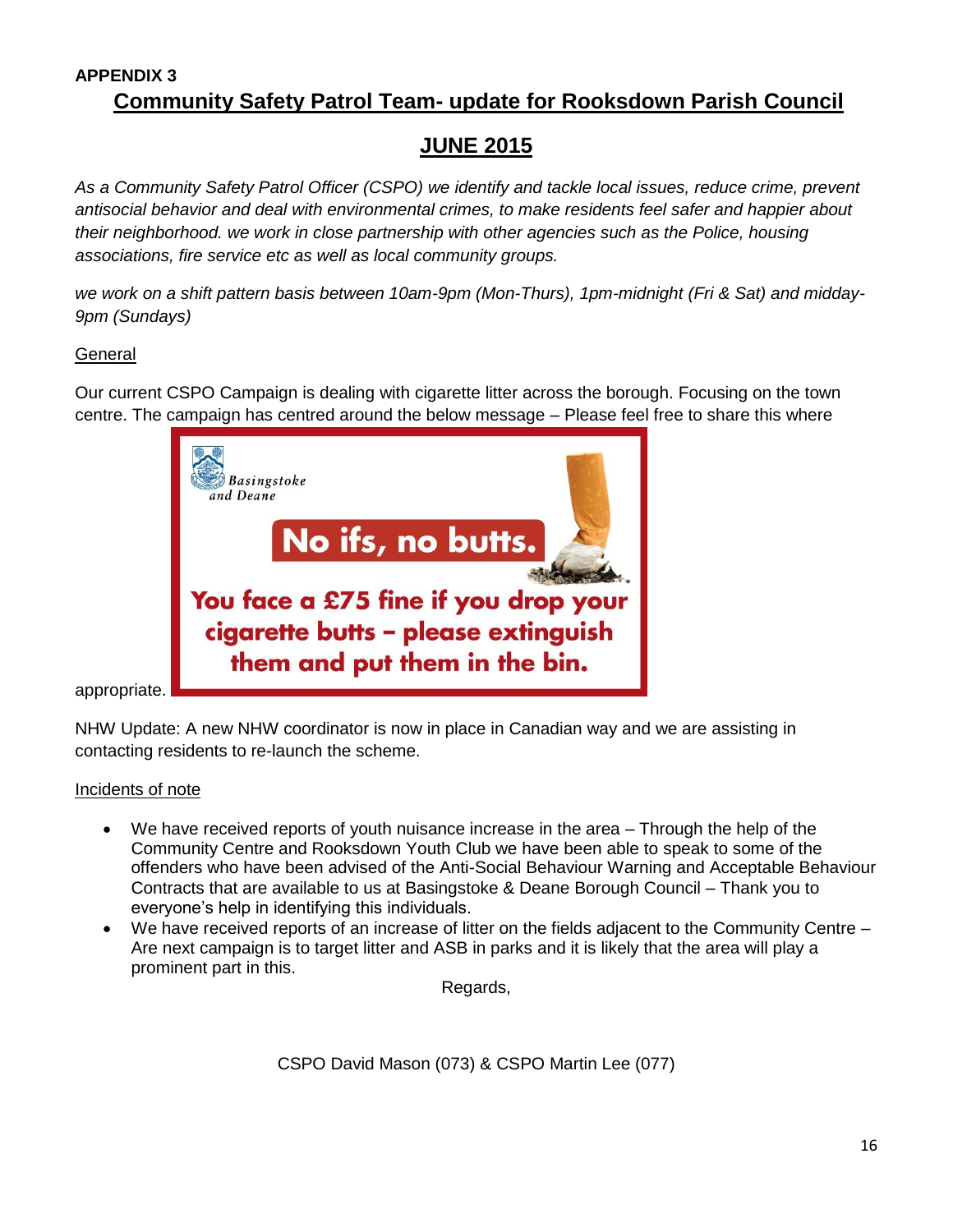## **APPENDIX 5**

| Q <sub>4</sub><br>Q2<br>Q <sub>3</sub><br>Jan,<br>July, Au<br>Oct, No<br>Q1: April<br>Feb,<br>$v,$ De $C$<br>g, Sept<br>Mar<br>,May,June<br><b>Opening Bank</b><br>Vari<br>Bal<br>Bal<br><b>Balances</b><br>Clos<br>Clos<br><b>Clos</b><br>anc<br>anc<br>anc<br><b>Projected</b><br><b>Bank</b><br><b>Actual</b><br><b>Bank</b><br><b>Bank</b><br>e<br>ing<br>ing<br>es<br>ing<br>es<br>£0<br><b>Total</b><br>QUA<br>QUA<br>QUA<br><b>Budget 2015/16</b><br><b>QUARTE</b><br><b>RTE</b><br><b>FOU</b><br><b>RTE</b><br><b>SECON</b><br><b>RTE</b><br><b>Budge</b><br><b>RTH</b><br><b>FIRST</b><br><b>THIRD</b><br>$\mathsf{R}$<br>D<br>$\mathsf{R}$<br>R<br>R.<br>t<br>Expend/<br>Exp<br>Exp<br>Exp<br>Cum<br>Income<br>ulati<br>end/<br>Vari<br>end/<br>Vari<br>end/<br><b>Budg</b><br><b>Budget</b><br>ve<br><b>Budget</b><br>Inco<br><b>Budget</b><br>Inco<br>anc<br><b>Inco</b><br>anc<br>et<br>Vari<br>me<br>$\mathbf{e}$<br>me<br>$\mathbf{e}$<br>me<br>ance<br><b>CAPITAL</b><br><b>Addition to Reserves</b><br>(future capital projects)<br><b>Street Furniture (N</b><br>Boards/Seat/Signage<br>etc)<br>Grit Bins/Locks<br><b>REVENUE COSTS</b><br><b>Admin Costs</b><br>$\blacksquare$<br>475<br>712<br>2375<br>2769<br>Clerk Salary<br>9500<br>394<br>7125<br>5<br>9500<br>4750<br>$\overline{0}$<br>$\blacksquare$<br>300<br>450<br>Handyman Costs<br>6000<br>1500<br>1500<br>$\overline{0}$<br>3000<br>$\overline{0}$<br>4500<br>0<br>6000<br>165<br>Office Accommodation<br>400<br>$\overline{0}$<br>$\blacksquare$<br>120<br>1500<br>300<br>153<br>1200<br>$\mathbf 0$<br><b>Admin Expenses</b><br>$-147$<br>600<br>600<br>1500<br>$\blacksquare$<br>35<br>125<br>190<br>250<br>65<br>$-30$<br>125<br>190<br>250<br>Training<br>$\blacksquare$<br>500<br>500<br>487<br>$-13$<br>500<br>500<br>500<br>500<br>500<br>Insurance<br>Newsletter<br>130<br>195<br>650<br>990<br>$\pmb{0}$<br>Costs/Printing<br>2600<br>340<br>1300<br>$\mathbf 0$<br>1950<br>2600<br>$\blacksquare$<br>150<br>450<br>600<br>331<br><b>181</b><br>300<br>300<br>450<br>600<br><b>Meeting Costs</b><br>$\blacksquare$<br>125<br>125<br>$\overline{0}$<br>Audit<br>300<br>300<br>300<br>300<br>300<br>300<br>400<br>4000<br>$\mathbf 0$<br>$\overline{0}$<br>$\mathbf 0$<br>4000<br>$\overline{0}$<br>$\boldsymbol{0}$<br>$\mathbf 0$<br>4000<br>Events<br>500<br>100<br>Section 137<br>10000<br>5000<br>3045<br>1000<br>$\mathbf 0$<br>1955<br>5000<br>$\mathbf 0$<br>1000<br><b>Subscriptions</b><br>HAPTC/NALC/DATA<br>$\blacksquare$<br>$\bar{a}$<br>885<br>PROTECTION/CILCA<br>930<br>895<br>$-10$<br>930<br>930<br>930<br>930<br>930<br><b>Parks &amp; Open Spaces</b> | <b>BUDGET AND</b><br><b>PRECEPT</b><br><b>CALCULATION</b><br>2015/2016 |  |  |  |  |  |  |
|---------------------------------------------------------------------------------------------------------------------------------------------------------------------------------------------------------------------------------------------------------------------------------------------------------------------------------------------------------------------------------------------------------------------------------------------------------------------------------------------------------------------------------------------------------------------------------------------------------------------------------------------------------------------------------------------------------------------------------------------------------------------------------------------------------------------------------------------------------------------------------------------------------------------------------------------------------------------------------------------------------------------------------------------------------------------------------------------------------------------------------------------------------------------------------------------------------------------------------------------------------------------------------------------------------------------------------------------------------------------------------------------------------------------------------------------------------------------------------------------------------------------------------------------------------------------------------------------------------------------------------------------------------------------------------------------------------------------------------------------------------------------------------------------------------------------------------------------------------------------------------------------------------------------------------------------------------------------------------------------------------------------------------------------------------------------------------------------------------------------------------------------------------------------------------------------------------------------------------------------------------------------------------------------------------------------------------------------------------------------------------------------------------------------------------------------------------------------------------------------------------------------------------------------------------------------------------------------------------------------------------------------------------------------|------------------------------------------------------------------------|--|--|--|--|--|--|
|                                                                                                                                                                                                                                                                                                                                                                                                                                                                                                                                                                                                                                                                                                                                                                                                                                                                                                                                                                                                                                                                                                                                                                                                                                                                                                                                                                                                                                                                                                                                                                                                                                                                                                                                                                                                                                                                                                                                                                                                                                                                                                                                                                                                                                                                                                                                                                                                                                                                                                                                                                                                                                                                     |                                                                        |  |  |  |  |  |  |
|                                                                                                                                                                                                                                                                                                                                                                                                                                                                                                                                                                                                                                                                                                                                                                                                                                                                                                                                                                                                                                                                                                                                                                                                                                                                                                                                                                                                                                                                                                                                                                                                                                                                                                                                                                                                                                                                                                                                                                                                                                                                                                                                                                                                                                                                                                                                                                                                                                                                                                                                                                                                                                                                     |                                                                        |  |  |  |  |  |  |
|                                                                                                                                                                                                                                                                                                                                                                                                                                                                                                                                                                                                                                                                                                                                                                                                                                                                                                                                                                                                                                                                                                                                                                                                                                                                                                                                                                                                                                                                                                                                                                                                                                                                                                                                                                                                                                                                                                                                                                                                                                                                                                                                                                                                                                                                                                                                                                                                                                                                                                                                                                                                                                                                     |                                                                        |  |  |  |  |  |  |
|                                                                                                                                                                                                                                                                                                                                                                                                                                                                                                                                                                                                                                                                                                                                                                                                                                                                                                                                                                                                                                                                                                                                                                                                                                                                                                                                                                                                                                                                                                                                                                                                                                                                                                                                                                                                                                                                                                                                                                                                                                                                                                                                                                                                                                                                                                                                                                                                                                                                                                                                                                                                                                                                     |                                                                        |  |  |  |  |  |  |
|                                                                                                                                                                                                                                                                                                                                                                                                                                                                                                                                                                                                                                                                                                                                                                                                                                                                                                                                                                                                                                                                                                                                                                                                                                                                                                                                                                                                                                                                                                                                                                                                                                                                                                                                                                                                                                                                                                                                                                                                                                                                                                                                                                                                                                                                                                                                                                                                                                                                                                                                                                                                                                                                     |                                                                        |  |  |  |  |  |  |
|                                                                                                                                                                                                                                                                                                                                                                                                                                                                                                                                                                                                                                                                                                                                                                                                                                                                                                                                                                                                                                                                                                                                                                                                                                                                                                                                                                                                                                                                                                                                                                                                                                                                                                                                                                                                                                                                                                                                                                                                                                                                                                                                                                                                                                                                                                                                                                                                                                                                                                                                                                                                                                                                     |                                                                        |  |  |  |  |  |  |
|                                                                                                                                                                                                                                                                                                                                                                                                                                                                                                                                                                                                                                                                                                                                                                                                                                                                                                                                                                                                                                                                                                                                                                                                                                                                                                                                                                                                                                                                                                                                                                                                                                                                                                                                                                                                                                                                                                                                                                                                                                                                                                                                                                                                                                                                                                                                                                                                                                                                                                                                                                                                                                                                     |                                                                        |  |  |  |  |  |  |
|                                                                                                                                                                                                                                                                                                                                                                                                                                                                                                                                                                                                                                                                                                                                                                                                                                                                                                                                                                                                                                                                                                                                                                                                                                                                                                                                                                                                                                                                                                                                                                                                                                                                                                                                                                                                                                                                                                                                                                                                                                                                                                                                                                                                                                                                                                                                                                                                                                                                                                                                                                                                                                                                     |                                                                        |  |  |  |  |  |  |
|                                                                                                                                                                                                                                                                                                                                                                                                                                                                                                                                                                                                                                                                                                                                                                                                                                                                                                                                                                                                                                                                                                                                                                                                                                                                                                                                                                                                                                                                                                                                                                                                                                                                                                                                                                                                                                                                                                                                                                                                                                                                                                                                                                                                                                                                                                                                                                                                                                                                                                                                                                                                                                                                     |                                                                        |  |  |  |  |  |  |
|                                                                                                                                                                                                                                                                                                                                                                                                                                                                                                                                                                                                                                                                                                                                                                                                                                                                                                                                                                                                                                                                                                                                                                                                                                                                                                                                                                                                                                                                                                                                                                                                                                                                                                                                                                                                                                                                                                                                                                                                                                                                                                                                                                                                                                                                                                                                                                                                                                                                                                                                                                                                                                                                     |                                                                        |  |  |  |  |  |  |
|                                                                                                                                                                                                                                                                                                                                                                                                                                                                                                                                                                                                                                                                                                                                                                                                                                                                                                                                                                                                                                                                                                                                                                                                                                                                                                                                                                                                                                                                                                                                                                                                                                                                                                                                                                                                                                                                                                                                                                                                                                                                                                                                                                                                                                                                                                                                                                                                                                                                                                                                                                                                                                                                     |                                                                        |  |  |  |  |  |  |
|                                                                                                                                                                                                                                                                                                                                                                                                                                                                                                                                                                                                                                                                                                                                                                                                                                                                                                                                                                                                                                                                                                                                                                                                                                                                                                                                                                                                                                                                                                                                                                                                                                                                                                                                                                                                                                                                                                                                                                                                                                                                                                                                                                                                                                                                                                                                                                                                                                                                                                                                                                                                                                                                     |                                                                        |  |  |  |  |  |  |
|                                                                                                                                                                                                                                                                                                                                                                                                                                                                                                                                                                                                                                                                                                                                                                                                                                                                                                                                                                                                                                                                                                                                                                                                                                                                                                                                                                                                                                                                                                                                                                                                                                                                                                                                                                                                                                                                                                                                                                                                                                                                                                                                                                                                                                                                                                                                                                                                                                                                                                                                                                                                                                                                     |                                                                        |  |  |  |  |  |  |
|                                                                                                                                                                                                                                                                                                                                                                                                                                                                                                                                                                                                                                                                                                                                                                                                                                                                                                                                                                                                                                                                                                                                                                                                                                                                                                                                                                                                                                                                                                                                                                                                                                                                                                                                                                                                                                                                                                                                                                                                                                                                                                                                                                                                                                                                                                                                                                                                                                                                                                                                                                                                                                                                     |                                                                        |  |  |  |  |  |  |
|                                                                                                                                                                                                                                                                                                                                                                                                                                                                                                                                                                                                                                                                                                                                                                                                                                                                                                                                                                                                                                                                                                                                                                                                                                                                                                                                                                                                                                                                                                                                                                                                                                                                                                                                                                                                                                                                                                                                                                                                                                                                                                                                                                                                                                                                                                                                                                                                                                                                                                                                                                                                                                                                     |                                                                        |  |  |  |  |  |  |
|                                                                                                                                                                                                                                                                                                                                                                                                                                                                                                                                                                                                                                                                                                                                                                                                                                                                                                                                                                                                                                                                                                                                                                                                                                                                                                                                                                                                                                                                                                                                                                                                                                                                                                                                                                                                                                                                                                                                                                                                                                                                                                                                                                                                                                                                                                                                                                                                                                                                                                                                                                                                                                                                     |                                                                        |  |  |  |  |  |  |
|                                                                                                                                                                                                                                                                                                                                                                                                                                                                                                                                                                                                                                                                                                                                                                                                                                                                                                                                                                                                                                                                                                                                                                                                                                                                                                                                                                                                                                                                                                                                                                                                                                                                                                                                                                                                                                                                                                                                                                                                                                                                                                                                                                                                                                                                                                                                                                                                                                                                                                                                                                                                                                                                     |                                                                        |  |  |  |  |  |  |
|                                                                                                                                                                                                                                                                                                                                                                                                                                                                                                                                                                                                                                                                                                                                                                                                                                                                                                                                                                                                                                                                                                                                                                                                                                                                                                                                                                                                                                                                                                                                                                                                                                                                                                                                                                                                                                                                                                                                                                                                                                                                                                                                                                                                                                                                                                                                                                                                                                                                                                                                                                                                                                                                     |                                                                        |  |  |  |  |  |  |
|                                                                                                                                                                                                                                                                                                                                                                                                                                                                                                                                                                                                                                                                                                                                                                                                                                                                                                                                                                                                                                                                                                                                                                                                                                                                                                                                                                                                                                                                                                                                                                                                                                                                                                                                                                                                                                                                                                                                                                                                                                                                                                                                                                                                                                                                                                                                                                                                                                                                                                                                                                                                                                                                     |                                                                        |  |  |  |  |  |  |
|                                                                                                                                                                                                                                                                                                                                                                                                                                                                                                                                                                                                                                                                                                                                                                                                                                                                                                                                                                                                                                                                                                                                                                                                                                                                                                                                                                                                                                                                                                                                                                                                                                                                                                                                                                                                                                                                                                                                                                                                                                                                                                                                                                                                                                                                                                                                                                                                                                                                                                                                                                                                                                                                     |                                                                        |  |  |  |  |  |  |
|                                                                                                                                                                                                                                                                                                                                                                                                                                                                                                                                                                                                                                                                                                                                                                                                                                                                                                                                                                                                                                                                                                                                                                                                                                                                                                                                                                                                                                                                                                                                                                                                                                                                                                                                                                                                                                                                                                                                                                                                                                                                                                                                                                                                                                                                                                                                                                                                                                                                                                                                                                                                                                                                     |                                                                        |  |  |  |  |  |  |
|                                                                                                                                                                                                                                                                                                                                                                                                                                                                                                                                                                                                                                                                                                                                                                                                                                                                                                                                                                                                                                                                                                                                                                                                                                                                                                                                                                                                                                                                                                                                                                                                                                                                                                                                                                                                                                                                                                                                                                                                                                                                                                                                                                                                                                                                                                                                                                                                                                                                                                                                                                                                                                                                     |                                                                        |  |  |  |  |  |  |
|                                                                                                                                                                                                                                                                                                                                                                                                                                                                                                                                                                                                                                                                                                                                                                                                                                                                                                                                                                                                                                                                                                                                                                                                                                                                                                                                                                                                                                                                                                                                                                                                                                                                                                                                                                                                                                                                                                                                                                                                                                                                                                                                                                                                                                                                                                                                                                                                                                                                                                                                                                                                                                                                     |                                                                        |  |  |  |  |  |  |
|                                                                                                                                                                                                                                                                                                                                                                                                                                                                                                                                                                                                                                                                                                                                                                                                                                                                                                                                                                                                                                                                                                                                                                                                                                                                                                                                                                                                                                                                                                                                                                                                                                                                                                                                                                                                                                                                                                                                                                                                                                                                                                                                                                                                                                                                                                                                                                                                                                                                                                                                                                                                                                                                     |                                                                        |  |  |  |  |  |  |
|                                                                                                                                                                                                                                                                                                                                                                                                                                                                                                                                                                                                                                                                                                                                                                                                                                                                                                                                                                                                                                                                                                                                                                                                                                                                                                                                                                                                                                                                                                                                                                                                                                                                                                                                                                                                                                                                                                                                                                                                                                                                                                                                                                                                                                                                                                                                                                                                                                                                                                                                                                                                                                                                     |                                                                        |  |  |  |  |  |  |
|                                                                                                                                                                                                                                                                                                                                                                                                                                                                                                                                                                                                                                                                                                                                                                                                                                                                                                                                                                                                                                                                                                                                                                                                                                                                                                                                                                                                                                                                                                                                                                                                                                                                                                                                                                                                                                                                                                                                                                                                                                                                                                                                                                                                                                                                                                                                                                                                                                                                                                                                                                                                                                                                     |                                                                        |  |  |  |  |  |  |
|                                                                                                                                                                                                                                                                                                                                                                                                                                                                                                                                                                                                                                                                                                                                                                                                                                                                                                                                                                                                                                                                                                                                                                                                                                                                                                                                                                                                                                                                                                                                                                                                                                                                                                                                                                                                                                                                                                                                                                                                                                                                                                                                                                                                                                                                                                                                                                                                                                                                                                                                                                                                                                                                     |                                                                        |  |  |  |  |  |  |
|                                                                                                                                                                                                                                                                                                                                                                                                                                                                                                                                                                                                                                                                                                                                                                                                                                                                                                                                                                                                                                                                                                                                                                                                                                                                                                                                                                                                                                                                                                                                                                                                                                                                                                                                                                                                                                                                                                                                                                                                                                                                                                                                                                                                                                                                                                                                                                                                                                                                                                                                                                                                                                                                     |                                                                        |  |  |  |  |  |  |